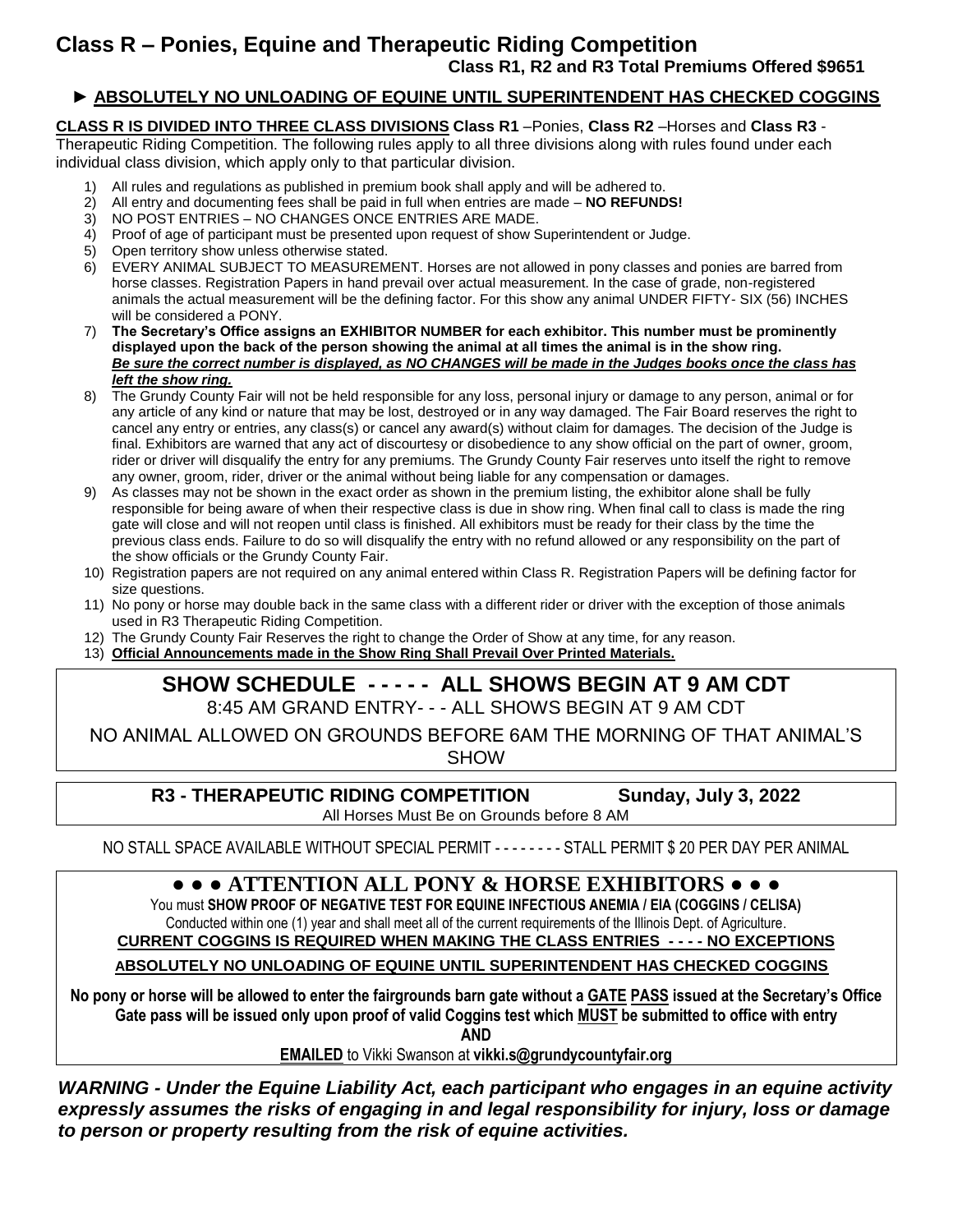# **Class R1 - PONIES** TOTAL PREMIUMS OFFERED \$2964

Superintendent – Vikki Swanson

**ENTRIES OPEN JUNE 17 AND CLOSE JUNE 25 AT FAIRGROUNDS, 8AM THRU 4PM, MON THRU SAT – NO POST ENTRIES**

### **ALL R1 CLASSES - ENTRY FEE \$20 EACH ENTRY**

**R1 - PONIES PONY SHOW BEGINS 9AM CDT, MONDAY, JULY 4, 2022 Registration Papers Not Required - All Ponies Must Be Under 56 Inches**

Pony may be shown only once in any Performance Class

| Pony may not double back in same class with different rider or driver |                                                                                                  |        |    |    |    |    |    |
|-----------------------------------------------------------------------|--------------------------------------------------------------------------------------------------|--------|----|----|----|----|----|
| 1200                                                                  | Weanling, Yearling or 2 Year Old, Any Sex                                                        | 50     | 45 | 40 | 35 | 30 | 28 |
| 1201                                                                  | 3 Year Old and Older, Geldings                                                                   | 50     | 45 | 40 | 35 | 30 | 28 |
| 1202                                                                  | 3 Year Old and Older, Mares                                                                      | 50     | 45 | 40 | 35 | 30 | 28 |
| 1203                                                                  | 3 Years Old and Older, Stallions                                                                 | 50     | 45 | 40 | 35 | 30 | 28 |
| 1204                                                                  | Pet Pony in Halter, Exhibitor 7 Yrs & Under<br>May Not Have Been Shown In Any Other Halter Class | 50     | 45 | 40 | 35 | 30 | 28 |
| NO.<br><b>ENTRY</b>                                                   | Grand Champion Pony, All First Place Halter Ponies Eligible                                      | TROPHY |    |    |    |    |    |
| 1220                                                                  | Pony Lead line, Child Rider 8 Years & Under, Handler 16 Yrs & Over                               | 50     | 45 | 40 | 35 | 30 | 28 |
| 1221                                                                  | Pony Walk, Trot – Western or English                                                             | 50     | 45 | 40 | 35 | 30 | 28 |
| 1222                                                                  | Pony Pleasure                                                                                    | 50     | 45 | 40 | 35 | 30 | 28 |
| 1223                                                                  | Pony Equitation/Horsemanship                                                                     | 50     | 45 | 40 | 35 | 30 | 28 |
| 1224                                                                  | Pony Barrels                                                                                     | 50     | 45 | 40 | 35 | 30 | 28 |
| 1225                                                                  | Costume Class, Lead or Ride                                                                      | 50     | 45 | 40 | 35 | 30 | 28 |
| 1226                                                                  | Pleasure Pony to Cart                                                                            | 50     | 45 | 40 | 35 | 30 | 28 |
| 1227                                                                  | Obstacle Driving, Pony Only                                                                      | 50     | 45 | 40 | 35 | 30 | 28 |

# **Class R3 - THERAPEUTIC RIDING COMPETITION**

Superintendent – Vikki Swanson Call 815-685-0384 for Information or Questions **No Entry Fee – No Documenting Fee - All Participants Must Be Pre-registered**

## **Class R3 - THERAPEUTIC RIDING COMPETITION**

**Show Follows R2 Speed & Game Classes, SUNDAY, JULY 3, 2022**

All Participants must wear an Approved Helmet and use Safety Stirrups. Limited mounting Blocks Provided Assisted Riders may have up to 3 helpers in arena. Show to follow NAHRA guidelines. Safety Inspection will be conducted prior to entering the arena

| Salety inspection will be conducted prior to entering the arena |                                                   |                                      |  |  |  |  |
|-----------------------------------------------------------------|---------------------------------------------------|--------------------------------------|--|--|--|--|
| 1375                                                            | Showmanship Halter / Wheelchair Halter / Assisted | 1st Place Medal - All Others Ribbons |  |  |  |  |
| 1376                                                            | Showmanship Halter / Unassisted                   | 1st Place Medal – All Others Ribbons |  |  |  |  |
| 1377                                                            | <b>Trail Class / Assisted</b>                     | 1st Place Medal - All Others Ribbons |  |  |  |  |
| 1378                                                            | Trail Class / Unassisted                          | 1st Place Medal – All Others Ribbons |  |  |  |  |
| 1379                                                            | Equitation Walk / Unassisted / Attire Optional    | 1st Place Medal – All Others Ribbons |  |  |  |  |
| 1380                                                            | Equitation Walk / Assisted / Attire Optional      | 1st Place Medal - All Others Ribbons |  |  |  |  |
| 1388                                                            | Equitation Walt / Trot / Assisted                 | 1st Place Medal – All Others Ribbons |  |  |  |  |
| NO.<br><b>ENTRY</b>                                             | High Point Champion - Assisted                    | <b>TROPHY</b>                        |  |  |  |  |
| <b>NO</b><br><b>ENTRY</b>                                       | High Point Champion, Unassisted                   | <b>TROPHY</b>                        |  |  |  |  |